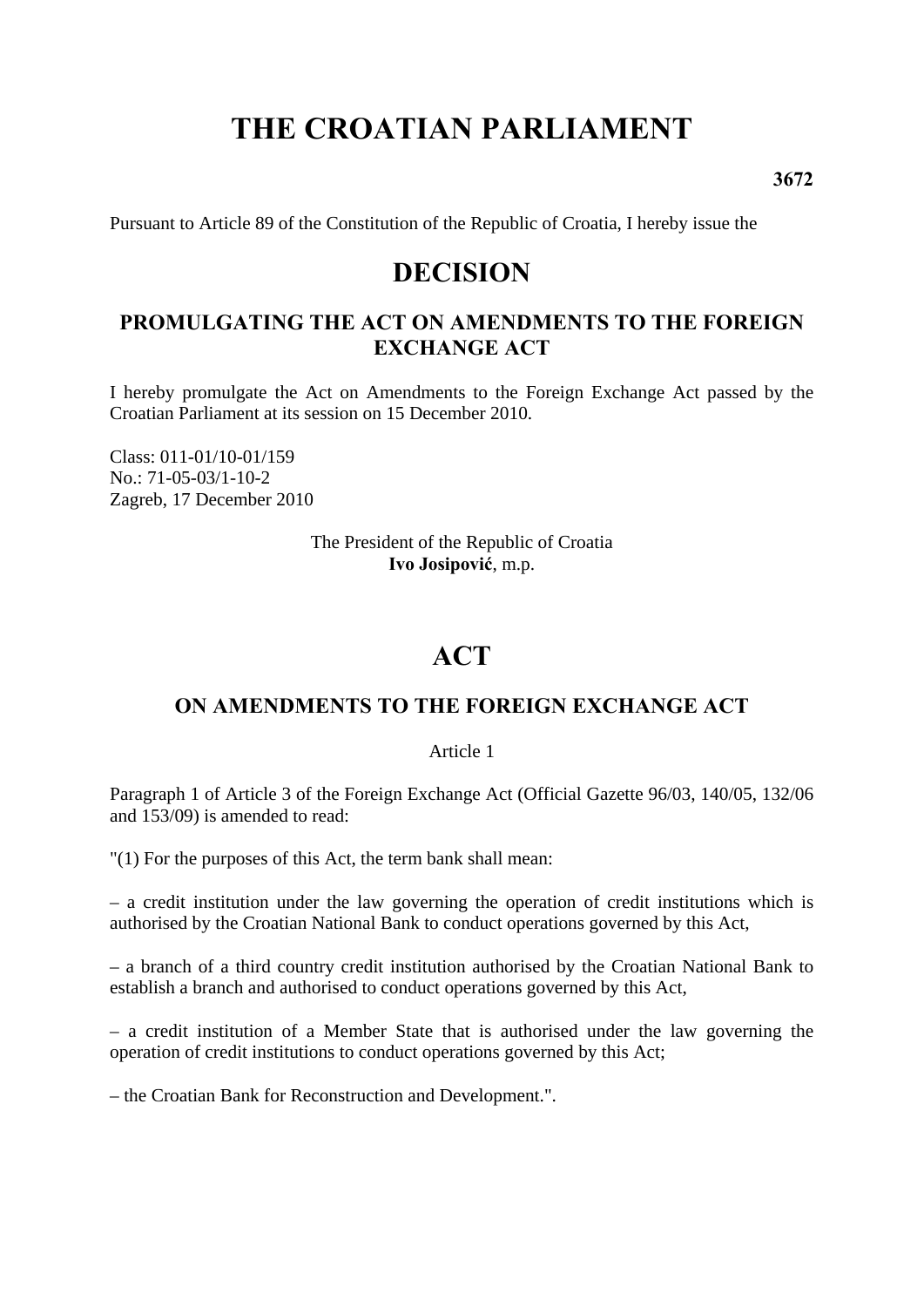#### Article 2

In Article 15, after the words: "foreign means of payment", the words: "and transfers of foreign currency assets" are added.

#### Article 3

The title above Article 34 is amended to read: "Payments and Collections in Domestic Cash, Foreign Cash and Checks".

Article 34 is amended to read:

"The Croatian National Bank shall prescribe the manner in which residents referred to in Article 2, paragraph 1, items 1, 2 and 3 of this Act can withdraw from and deposit foreign cash and checks in a bank account, the time limit until which they shall deposit the foreign cash an checks collected in a bank account and the conditions under which they may keep foreign cash and checks in vaults.".

#### Article 4

In Article 42, paragraph 4 is amended to read:

"(4) Residents referred to in Article 2, paragraph 1, items 4 and 5 of this Act and natural nonresident persons may also conduct foreign cash purchase and sale transactions and the sale of checks denominated in a foreign currency through authorized exchange offices.".

#### Article 5

In Article 46, paragraph 1 is amended to read:

"(1) Exchange transactions conducted by authorised exchange offices shall comprise the purchase of foreign cash and checks denominated in a foreign currency and the sale of foreign cash in exchange for kuna cash.

In paragraph 3, item 4, after the words: "legal person", the words "or executive director of a joint stock company that has a management board, procurator" are added, and the wording translated as "history of criminal offence" is replaced by the wording which bears no relevance to the English translation."

#### Article 6

In Article 46.a, paragraph 1, item 4, the full stop after the word "certified" is replaced by a coma.

After item 4, item 5 is added which reads:

"5. data proving that the persons referred to in Article 46, paragraph 3, item 4 of this Act have not been convicted abroad for offences meeting the description of criminal offences referred to in Article 46, paragraph 3, item 4 of this Act, not older than three months.".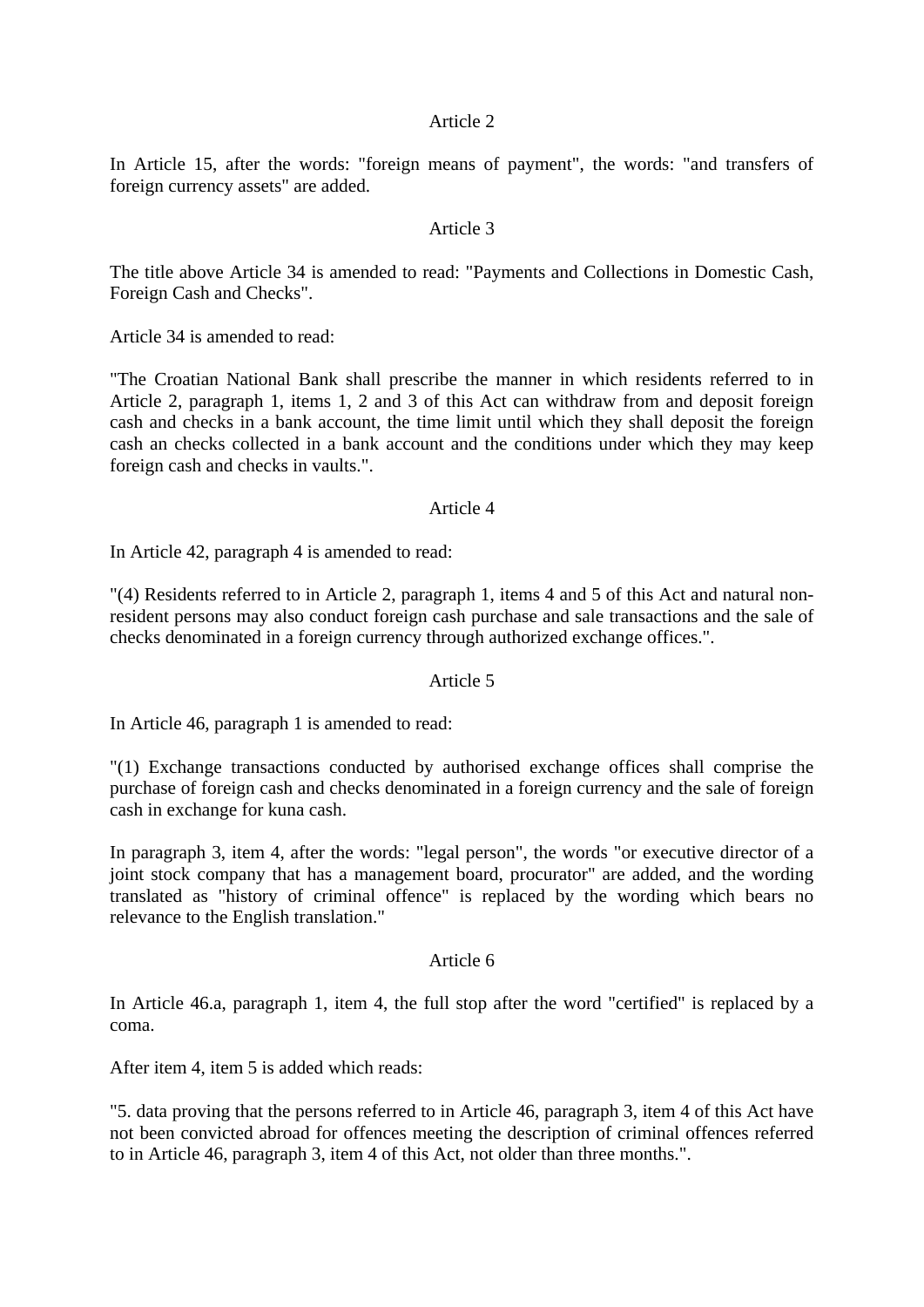In paragraph 3, the words "no criminal history status" are replaced by words which bear no relevance to the English translation.

After paragraph 3, paragraph 4 is added which reads:

"(4) Any application which is not accompanied by all the necessary documentation referred to in this Article of the Act shall be considered incomplete. The Croatian National Bank shall reject an incomplete application following expiry of the time limit referred to in Article 46.b, paragraph 2 of this Act.".

# Article 7

In Article 46.b, paragraph 1, item 3 is amended to read:

"3. if it is established that the applicant is a craftsman or a sole trader or, in case of a legal person, a member of the management board or executive director of a joint stock company that has a management board or procurator or any of the qualified owners referred to in Article 46.a, paragraph 1, item 2 and paragraph 2, item 2 of this Act, who has been convicted with finality of criminal offence against the values protected by international law, payment transactions and operations safety, document authenticity or of criminal offences as defined under this Act, during the period of five years following the verdict's finality, where the time spent serving the term of the sentence shall not be included in the calculation of this five-year period.".

In item 4, the full stop after the word: "exchange office", is deleted and the word: "or" is added.

After item 4, item 5 is added which reads:

"5. if winding-up or bankruptcy proceedings have been initiated against the applicant.".

# Article 8

In Article 46.c, paragraph 1, item 5, the word "or" is deleted.

In item 6, after the word "programme", the comma is replaced by the word "or".

After item 6, item 7 is added which reads:

"7. if the authorised exchange office fails to submit the requested information and evidence to the Croatian National Bank referred to in Article 46.e, paragraph 3 of this Act, within the time limit set in the authorisation of minimum 30 days.".

#### Article 9

In Article 46.d, item 2, after the words "on the date when a", the words "winding-up or" are added.

Article 10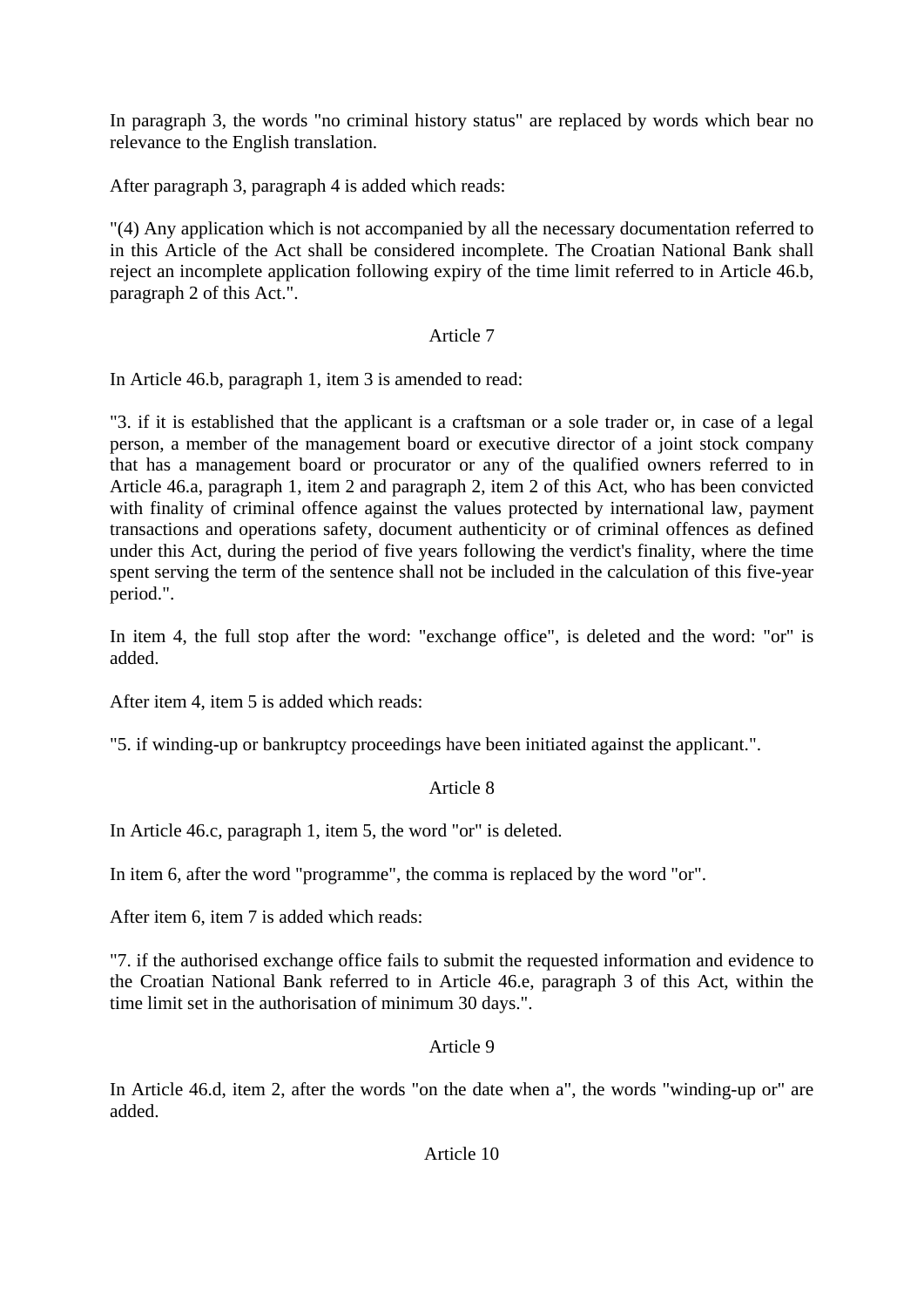In Article 46.e, paragraph 3 is added which reads:

"(3) The authorised exchange office referred to in Article 46, paragraph 2 of this Act shall supply to the Croatian National Bank on request the information and evidence on the fulfilment of the conditions referred to in Article 46, paragraph 3 of this Act.".

#### Article 11

Article 51 is amended to read:

"(1) The Croatian National Bank shall prescribe the manner of reporting and collecting data on direct and other equity investments.

(2) Residents shall report to the Croatian National Bank on direct and other equity investments, in the manner and within the time limits determined by a decision of the Croatian National Bank.".

#### Article 12

Article 52 is amended to read:

"(1) The Croatian National Bank shall prescribe the manner of reporting and collecting data on securities transactions.

(2) Residents shall report to the Croatian National Bank on securities transactions, in the manner and within the time limits determined by a decision of the Croatian National Bank.".

#### Article 13

In Article 53, paragraph 1, after the words "prescribed by", the words "a decision of" are added.

#### Article 14

In Article 57, paragraph 2, the words "foreign exchange inspectors" are replaced by the words "authorised person of the Financial Inspectorate".

#### Article 15

In Article 63, item 1 of paragraph 1 is deleted.

Item 14 is amended to read:

"14. who fails to act in accordance with a decision of the Croatian National Bank enacted pursuant to Article 34 of this Act,".

In item 22, the full stop after the word "bank" is replaced by a comma.

After item 22, item 23 is added which reads: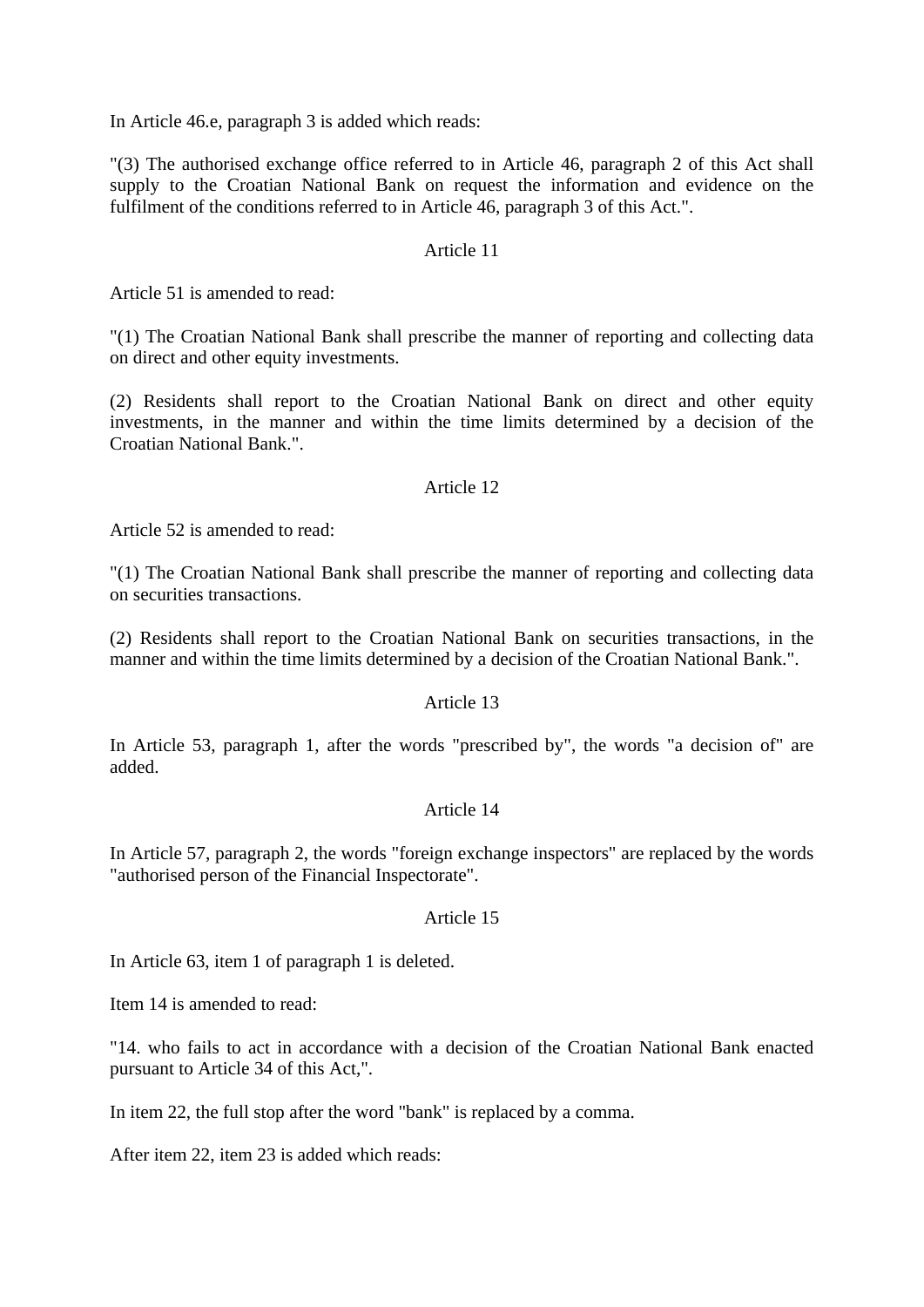»23. if conducting exchange transactions as an authorised exchange office and that activity is not registered in the court register or the register of crafts and trades."

#### Article 16

Article 78 is amended to read:

"(1) As of 1 January 2011, Article 28, paragraph 4, Article 29, Article 39 and Article 63, paragraph 1, item 8.a and 11 of this Act and the Decision on the conditions for issuing approvals for opening foreign exchange accounts abroad (Official Gazette 111/03, 189/04 and 124/06) shall cease to be valid.

(2) As of 1 January 2011, Article 32, Article 33, Article 63, paragraph 1, item 13 and Article 64, paragraph 1, item 6 of this Act as well as the below listed subordinate legislation shall cease to be valid:

– Decision governing the conditions for and the manner of performing external payment operations (Official Gazette 88/05, 18/06 and 132/07),

– Instructions for the implementation of the Decision governing the conditions for and the manner of performing external payment operations (Official Gazette 136/05, 143/05, 37/06, 134/07 and 4/08),

– Instructions for the use of lettered abbreviations and numerical denotations of countries and states and monetary units in non-domestic payment transactions (Official Gazette 75/07, 77/07, 112/07, 95/08, 28/09, 45/09 and 67/09),

– Instructions for the use of collection and payment basis codes in external payment operations (Official Gazette 136/05 and 24/06), and

– Decision on collecting data on external payment operations (Official Gazette 136/05 and 24/06).

(3) As of 1 January 2012, Article 16, Article 30, and Article 64, paragraph 1, item 11 of this Act and the following subordinate legislation shall cease to be valid:

– Decision governing the opening and managing of foreign exchange accounts and foreign exchange savings deposit accounts of residents with a bank (Official Gazette 111/03, 138/03, 176/04 and 122/05), and

– Decision governing the conditions for and the manner of opening and managing nonresident bank accounts (Official Gazette 124/06, 131/06 and 74/07).

(4) As of the date of accession of the Republic of Croatia to the European Union, Article 47, paragraph 4 of this Act shall cease to be valid.".

# *Transitional and final provisions*

#### Article 17